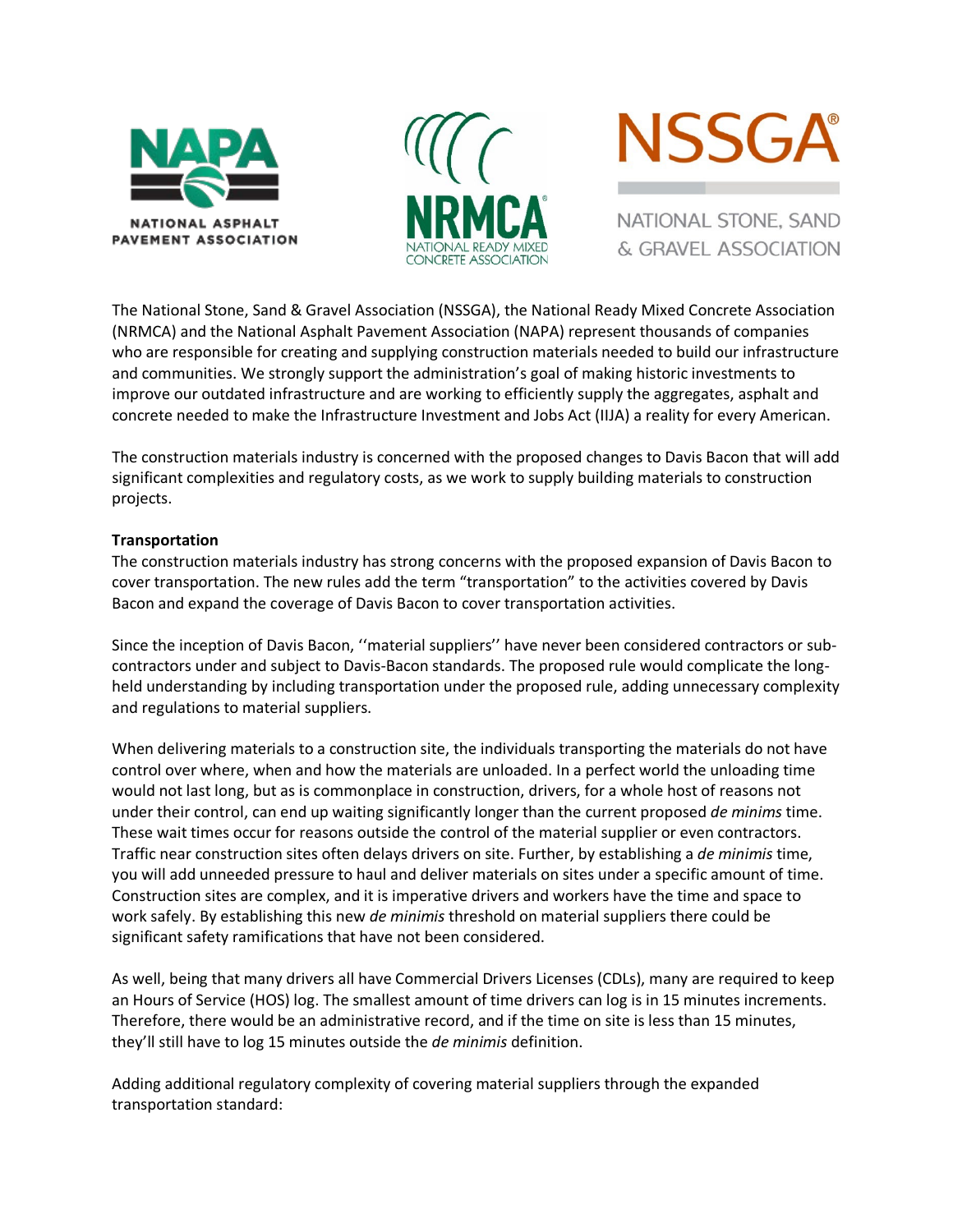- Would significantly reduce the purchasing power of federal infrastructure investment at a time when we are facing historic inflation.
- Would complicate the bidding process for many contractors and discourage many suppliers from participating in public works projects due to unreasonable requirements and costs that would be imposed on them.
- Would discourage and significantly reduce the ability of minority owned and small businesses from participating in any capital projects. Many small and minority-owned businesses do not have the resources and legal teams to comply with new, complex requirements.

We encourage the Department to make clear that material suppliers are not covered under the new transportation requirements. If the rule proceeds with the current confusing standards, suppliers will have significant regulatory compliance as each haul may be covered under the new standards. Every day, millions of material hauls go underway to supply the billions of tons of aggregates, concrete and asphalt to build our infrastructure.

## **Material Supplier**

Further, the construction material sector is concerned with proposed changes to Davis Bacon that will add temporary material production facilities on job sites into Davis Bacon standards. Since the inception of Davis Bacon, ''material suppliers'' have never been considered contractors or sub-contractors under and subject to Davis-Bacon standards. However, the proposed rule creates a new definition of material supplier that would cause confusion and complexity to the material supply sector.

Under the proposed definition, suppliers that establish portable equipment on construction sites would now be identified as contractors. This is an unworkable standard and does not reflect the reality of the current work environment. Federally funded infrastructure projects require a significant amount of concrete, asphalt and aggregates material, in many cases millions of tons of product. To accommodate this demand, material suppliers will establish temporary crushers and material processing equipment on job sites to produce building materials that can used immediately at that construction site. This allows for recycling of old materials and reduces truck hauls to aggregates and production facilities that are miles away. This current model significantly reduces truck traffic, thereby reducing transportation emissions and keeps the cost of materials low.

If defined as contractors or sub-contractors, these mobile material suppliers will face great regulatory costs that will drive production further away from construction sites and increase the cost of materials. Further, this change will significantly reduce the ability to recycle materials on infrastructure projects and increase truck traffic and emissions, as longer hauls will be needed to source aggregates, asphalt and concrete. With the current workforce challenges facing the trucking industry, regulatory obstacles that move material production further away from job sites will only cause greater delay in our ability to efficiently supply needed construction materials.

We urge the administration and Congress to reexamine the proposed definition of material supplier and ensure portable processing and material production facilities are not considered contractors or subcontractors under Davis Bacon.